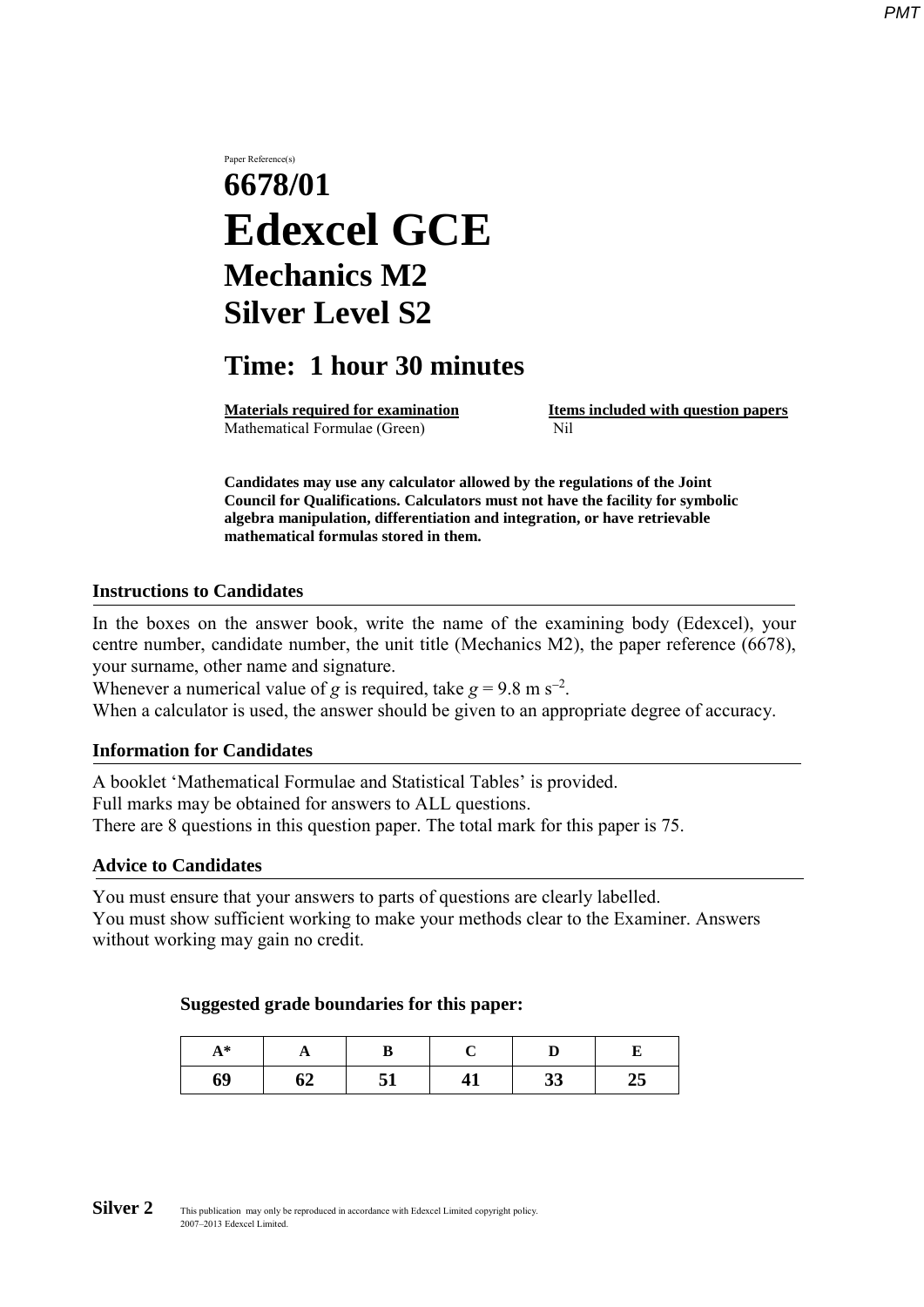**1.** A car of mass 1500 kg is moving up a straight road, which is inclined at an angle *θ* to the horizontal, where sin  $\theta = \frac{1}{14}$ . The resistance to the motion of the car from non-gravitational forces is constant and is modelled as a single constant force of magnitude 650 N. The car's engine is working at a rate of 30 kW.

Find the acceleration of the car at the instant when its speed is  $15 \text{ m s}^{-1}$ .

**2.** A particle of mass 2 kg is moving with velocity  $(5\mathbf{i} + \mathbf{j})$  m s<sup>-1</sup> when it receives an impulse of  $(-6i + 8j)$  N s. Find the kinetic energy of the particle immediately after receiving the impulse.

**\_\_\_\_\_\_\_\_\_\_\_\_\_\_\_\_\_\_\_\_\_\_\_\_\_\_\_\_\_\_\_\_\_\_\_\_\_\_\_\_\_\_\_\_\_\_\_\_\_\_\_\_\_\_\_\_\_\_\_\_\_\_\_\_\_\_\_\_\_\_\_\_\_\_\_** 

**(5) \_\_\_\_\_\_\_\_\_\_\_\_\_\_\_\_\_\_\_\_\_\_\_\_\_\_\_\_\_\_\_\_\_\_\_\_\_\_\_\_\_\_\_\_\_\_\_\_\_\_\_\_\_\_\_\_\_\_\_\_\_\_\_\_\_\_\_\_\_\_\_\_\_\_\_** 

**(5)**

**3.** A particle of mass 0.5 kg is projected vertically upwards from ground level with a speed of  $20 \text{ m s}^{-1}$ . It comes to instantaneous rest at a height of 10 m above the ground. As the particle moves it is subject to air resistance of constant magnitude *R* newtons. Using the workenergy principle, or otherwise, find the value of *R*.

**(6)**

**4.** A particle *P* moves along the *x*-axis in a straight line so that, at time *t* seconds, the velocity of *P* is  $v$  m s<sup>-1</sup>, where

**\_\_\_\_\_\_\_\_\_\_\_\_\_\_\_\_\_\_\_\_\_\_\_\_\_\_\_\_\_\_\_\_\_\_\_\_\_\_\_\_\_\_\_\_\_\_\_\_\_\_\_\_\_\_\_\_\_\_\_\_\_\_\_\_\_\_\_\_\_\_\_\_\_\_\_** 

$$
v = \begin{cases} 10t - 2t^2, & 0 \le t \le 6, \\ \frac{-432}{t^2}, & t > 6. \end{cases}
$$

At  $t = 0$ , *P* is at the origin *O*. Find the displacement of *P* from *O* when

$$
(a) \t t = 6,\t(3)
$$

**\_\_\_\_\_\_\_\_\_\_\_\_\_\_\_\_\_\_\_\_\_\_\_\_\_\_\_\_\_\_\_\_\_\_\_\_\_\_\_\_\_\_\_\_\_\_\_\_\_\_\_\_\_\_\_\_\_\_\_\_\_\_\_\_\_\_\_\_\_\_\_\_\_\_\_** 

(*b*)  $t = 10$ .

**(5)**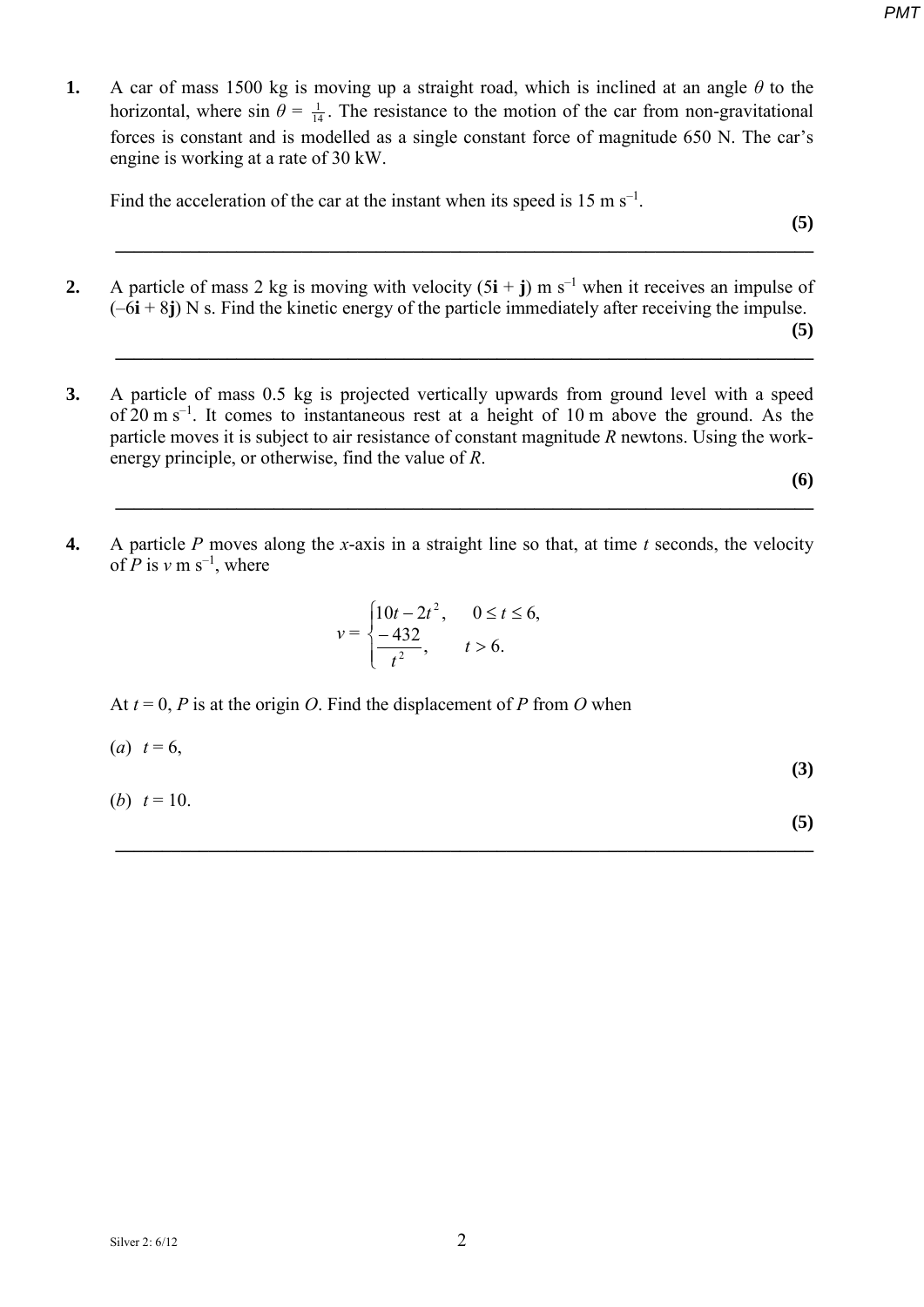



A uniform rod *AB* has mass 4 kg and length 1.4 m. The end *A* is resting on rough horizontal ground. A light string *BC* has one end attached to *B* and the other end attached to a fixed point *C*. The string is perpendicular to the rod and lies in the same vertical plane as the rod. The rod is in equilibrium, inclined at 20° to the ground, as shown in Figure 2.

**\_\_\_\_\_\_\_\_\_\_\_\_\_\_\_\_\_\_\_\_\_\_\_\_\_\_\_\_\_\_\_\_\_\_\_\_\_\_\_\_\_\_\_\_\_\_\_\_\_\_\_\_\_\_\_\_\_\_\_\_\_\_\_\_\_\_\_\_\_\_\_\_\_\_\_** 

(*a*) Find the tension in the string.

Given that the rod is about to slip,

(*b*) find the coefficient of friction between the rod and the ground.

**(7)**

**(4)**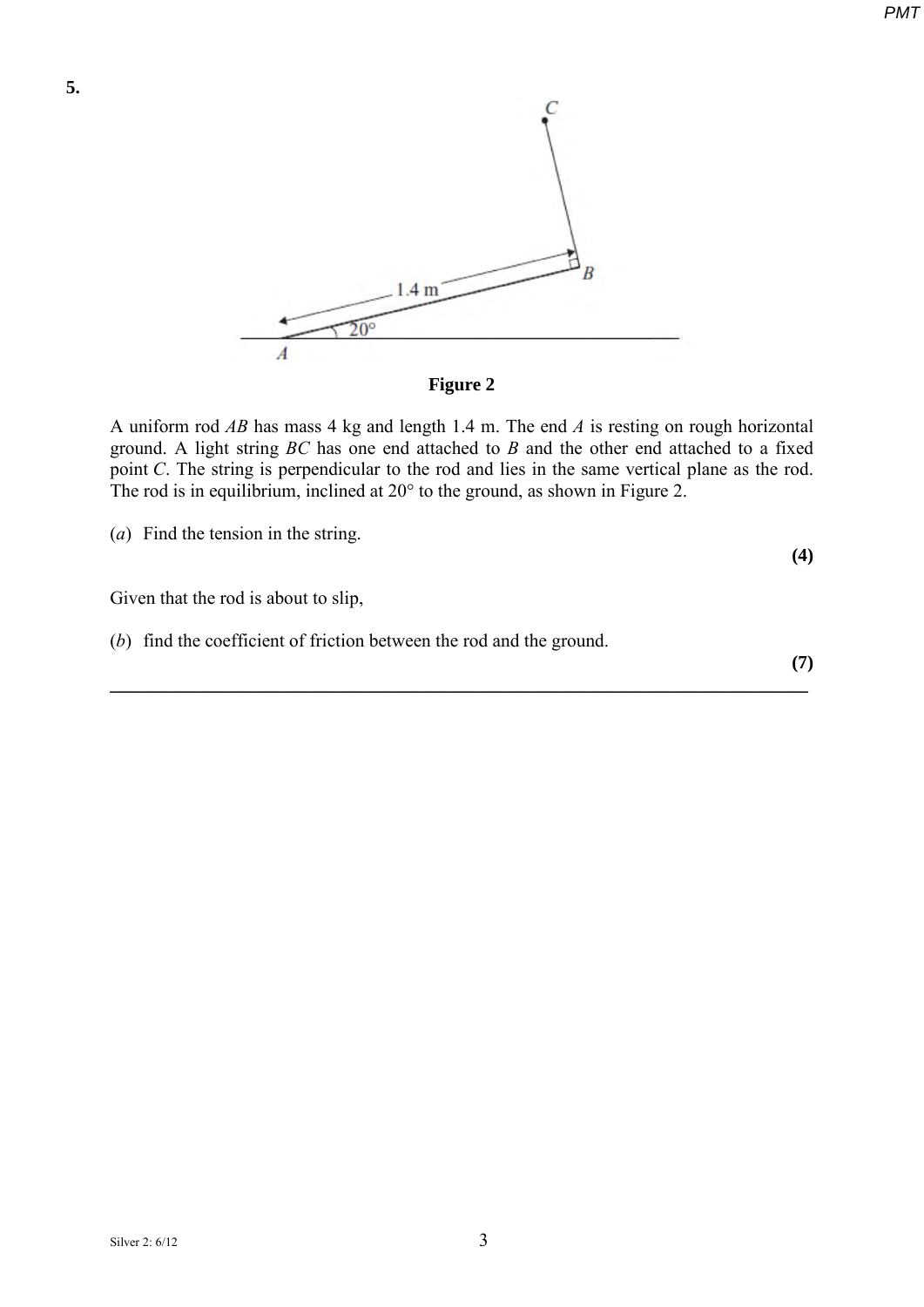

**Figure 3**

Figure 3 shows a rectangular lamina *OABC*. The coordinates of *O*, *A*, *B* and *C* are (0, 0), (8, 0), (8, 5) and (0, 5) respectively. Particles of mass *km*, 5*m* and 3*m* are attached to the lamina at *A*, *B* and *C* respectively.

The *x*-coordinate of the centre of mass of the three particles *without the lamina* is 6.4.

(a) Show that 
$$
k = 7
$$
.

The lamina *OABC* is uniform and has mass 12*m*.

(*b*) Find the coordinates of the centre of mass of the combined system consisting of the three particles and the lamina.

**(6)**

**(4)**

The combined system is freely suspended from *O* and hangs at rest.

(*c*) Find the angle between *OC* and the horizontal.

**(3) \_\_\_\_\_\_\_\_\_\_\_\_\_\_\_\_\_\_\_\_\_\_\_\_\_\_\_\_\_\_\_\_\_\_\_\_\_\_\_\_\_\_\_\_\_\_\_\_\_\_\_\_\_\_\_\_\_\_\_\_\_\_\_\_\_\_\_\_\_\_\_\_\_\_\_**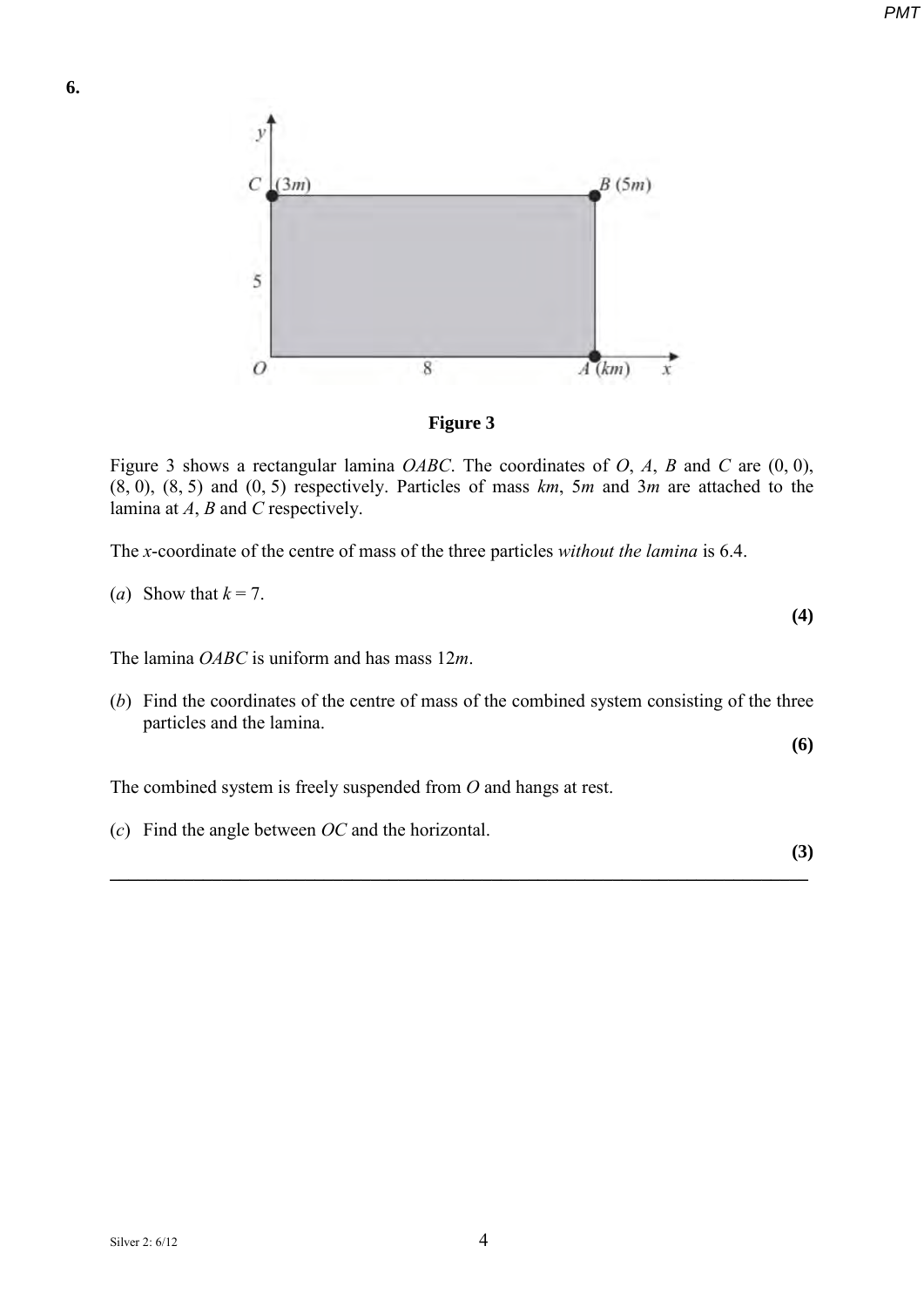**7.** [*In this question*, *the unit vectors* **i** *and* **j** *are horizontal and vertical respectively*.]





The point *O* is a fixed point on a horizontal plane. A ball is projected from *O* with velocity  $(6\mathbf{i} + 12\mathbf{j})$  m s<sup>-1</sup>, and passes through the point *A* at time *t* seconds after projection. The point *B* is on the horizontal plane vertically below *A*, as shown in Figure 3. It is given that  $OB = 2AB$ .

Find

- (*a*) the value of *t*, **(7)** (*b*) the speed,  $V \text{ m s}^{-1}$ , of the ball at the instant when it passes through *A*. **(5)** At another point *C* on the path the speed of the ball is also  $V \text{ m s}^{-1}$ . (*c*) Find the time taken for the ball to travel from *O* to *C*. **(3)**
- **8.** Particles *A*, *B* and *C* of masses 4*m*, 3*m* and *m* respectively, lie at rest in a straight line on a smooth horizontal plane with *B* between *A* and *C*. Particles *A* and *B* are projected towards each other with speeds  $u$  m s<sup>-1</sup> and  $v$  m s<sup>-1</sup> respectively, and collide directly. As a result of the collision, *A* is brought to rest and *B* rebounds with speed  $kv \text{ m s}^{-1}$ . The coefficient of restitution between *A* and *B* is  $\frac{3}{4}$ .

| ( <i>a</i> ) Show that $u = 3v$ . |  |     |
|-----------------------------------|--|-----|
|                                   |  | (6) |

**(2)**

Immediately after the collision between *A* and *B*, particle *C* is projected with speed  $2v \text{ m s}^{-1}$ towards *B* so that *B* and *C* collide directly.

**\_\_\_\_\_\_\_\_\_\_\_\_\_\_\_\_\_\_\_\_\_\_\_\_\_\_\_\_\_\_\_\_\_\_\_\_\_\_\_\_\_\_\_\_\_\_\_\_\_\_\_\_\_\_\_\_\_\_\_\_\_\_\_\_\_\_\_\_\_\_\_\_\_\_\_** 

(*c*) Show that there is no further collision between *A* and *B*.

**(4)**

## **TOTAL FOR PAPER: 75 MARKS**

(*b*) Find the value of *k*.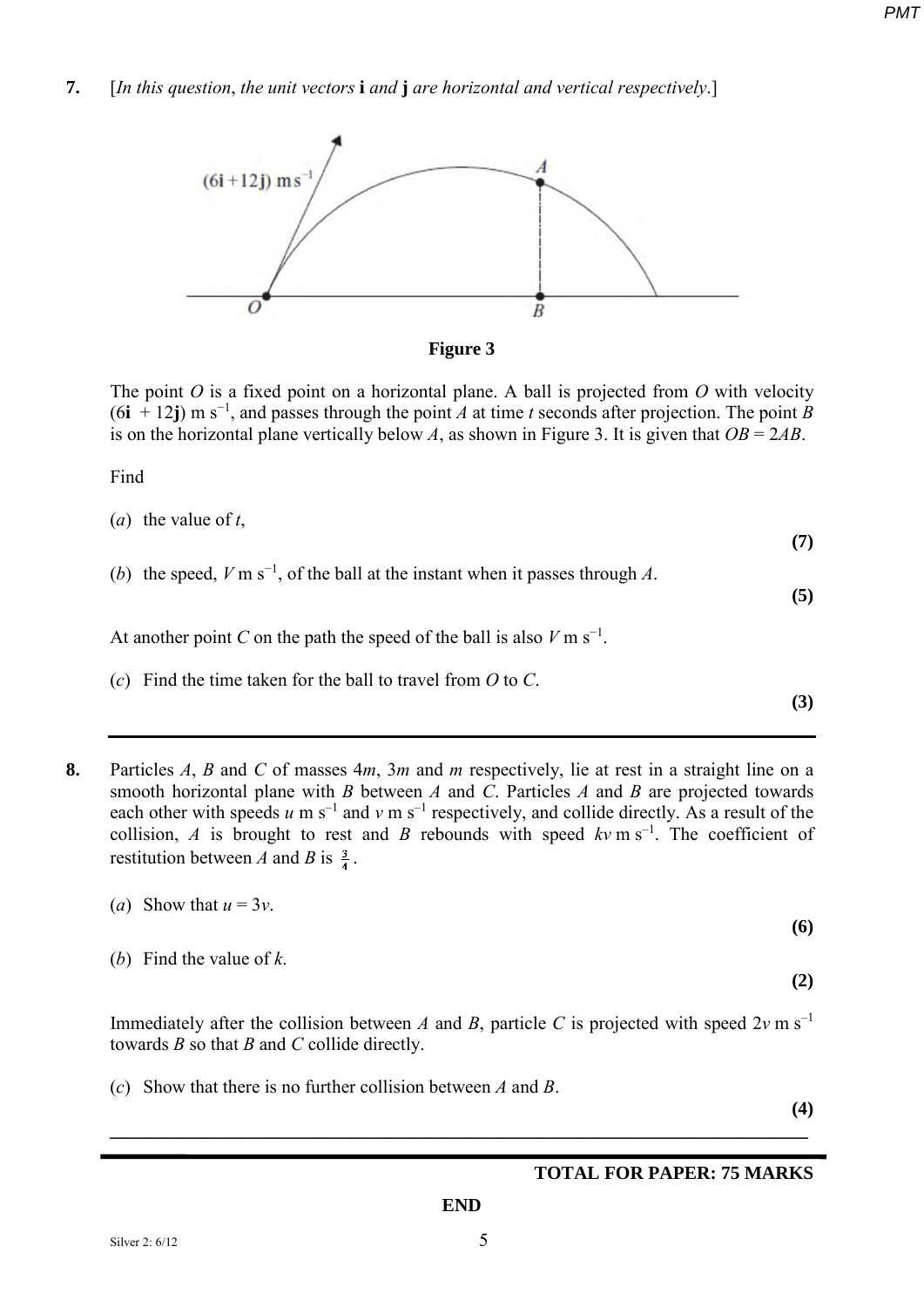| <b>Question</b><br><b>Number</b> | <b>Scheme</b>                                                                                                       |                                |  |  |
|----------------------------------|---------------------------------------------------------------------------------------------------------------------|--------------------------------|--|--|
| 1.                               | $F = ma$ parallel to the slope,<br>T<br>R                                                                           | $M1*$                          |  |  |
|                                  | $T - 1500$ gsin $\theta - 650 = 1500$ a                                                                             | $\mathbf{A1}$                  |  |  |
|                                  | Tractive force, $30000 = T \times 15$                                                                               | $M1*$                          |  |  |
|                                  | 650<br>$a = \frac{\frac{30000}{15} - 1500(9.8)(\frac{1}{14}) - 650}{1500}$<br>1500g                                 | $d*M1$                         |  |  |
|                                  | $0.2$ (m s <sup>-2</sup> )                                                                                          | ${\bf A1}$<br>$\left[5\right]$ |  |  |
| 2.                               | $I = (-6i + 8j) = 2(v - (5i + j))$<br>$-3\mathbf{i} + 4\mathbf{j} = \mathbf{v} - 5\mathbf{i} - \mathbf{j}$          | <b>M1 A1</b>                   |  |  |
|                                  | $\mathbf{v} = 2\mathbf{i} + 5\mathbf{j}$<br>$KE = \frac{1}{2} \times 2 \times  v^2  = (\sqrt{2^2 + 5^2})^2 = 29(j)$ | A1<br><b>M1 A1</b>             |  |  |
|                                  |                                                                                                                     | [5]                            |  |  |
| 3.                               | $\frac{1}{2} \times 0.5 \times 20^2$ ; 0.5g x 10                                                                    | <b>B1 B1</b>                   |  |  |
|                                  | $10R = \frac{1}{2} \times 0.5 \times 20^2 - 0.5g \times 10$                                                         | <b>M1 A1</b>                   |  |  |
|                                  | $\Rightarrow$ R = 5.1                                                                                               | <b>DM1 A1</b>                  |  |  |
|                                  |                                                                                                                     | [6]                            |  |  |
|                                  |                                                                                                                     |                                |  |  |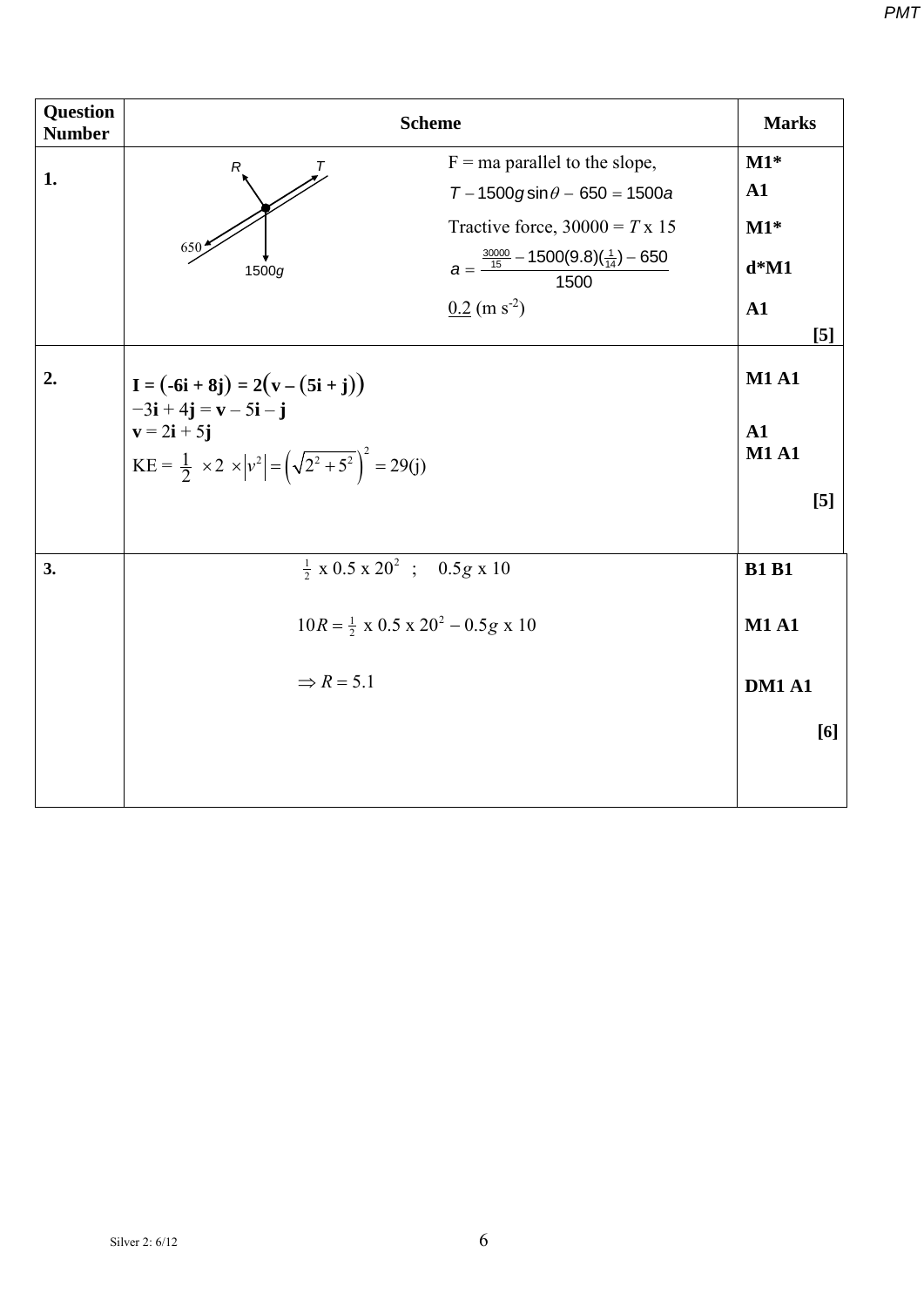| <b>Question</b><br><b>Number</b> |     | <b>Scheme</b>                                                                                                                                                                                                                                       | <b>Marks</b>         |            |
|----------------------------------|-----|-----------------------------------------------------------------------------------------------------------------------------------------------------------------------------------------------------------------------------------------------------|----------------------|------------|
|                                  |     | 4 (a) $v = 10t - 2t^2$ , $s = \int v dt$<br>= $5t^2 - \frac{2t^3}{3}$ (+C)<br>$t = 6 \implies s = 180 - 144 = \frac{36}{3}$ (m)                                                                                                                     | M1<br>A <sub>1</sub> |            |
|                                  |     |                                                                                                                                                                                                                                                     | A <sub>1</sub>       | (3)        |
|                                  | (b) | $\underline{s} = \int v \, dt = \frac{-432 \, t^{-1}}{-1} \left( + K \right) = \frac{432}{t} \left( + K \right)$<br>$t = 6, s = "36" \Rightarrow 36 = \frac{432}{6} + K$<br>$\Rightarrow K = -36$<br>At $t = 10, s = \frac{432}{10} - 36 = 7.2$ (m) | <u>B1</u>            |            |
|                                  |     |                                                                                                                                                                                                                                                     | $M1*$                |            |
|                                  |     |                                                                                                                                                                                                                                                     | A <sub>1</sub>       |            |
|                                  |     |                                                                                                                                                                                                                                                     |                      |            |
|                                  |     |                                                                                                                                                                                                                                                     | A <sub>1</sub>       |            |
|                                  |     |                                                                                                                                                                                                                                                     |                      | (5)<br>[8] |
| 5.                               |     |                                                                                                                                                                                                                                                     |                      |            |
|                                  | (a) | Taking moments about A:<br>$4g \times 0.7 \times \cos 20^\circ = 1.4T$                                                                                                                                                                              | M1<br>A1A1           |            |
|                                  |     | $T = 18.4 N$                                                                                                                                                                                                                                        | A <sub>1</sub>       |            |
|                                  |     |                                                                                                                                                                                                                                                     |                      | (4)        |
|                                  | (b) | $\uparrow$ $R + T \cos 20 = 4g$                                                                                                                                                                                                                     |                      |            |
|                                  |     | $R = 4g - T \cos 20^{\circ}$                                                                                                                                                                                                                        | M1A1                 |            |
|                                  |     | $\rightarrow$ F = T sin 20                                                                                                                                                                                                                          | M1A1                 |            |
|                                  |     | $F = \mu R \Rightarrow T \sin 20^\circ = \mu (4g - T \cos 20^\circ)$                                                                                                                                                                                | M1A1                 |            |
|                                  |     | $\mu = \frac{T \sin 20^{\circ}}{4g - T \cos 20^{\circ}} = 0.29$                                                                                                                                                                                     | A <sub>1</sub>       |            |
|                                  |     |                                                                                                                                                                                                                                                     | $(11$ marks)         | (7)        |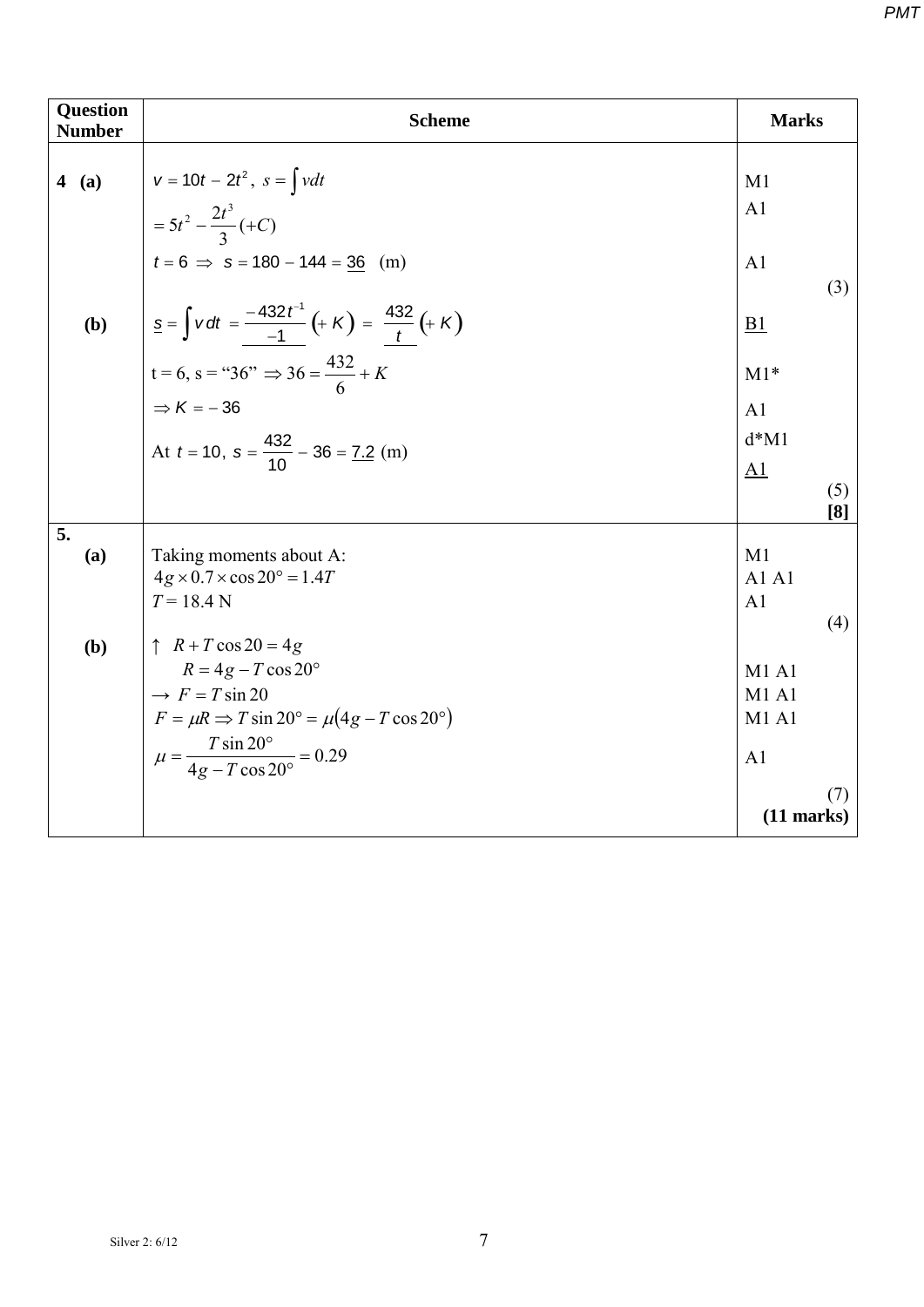| <b>Question</b><br><b>Number</b> | <b>Scheme</b>                                                                                                         |                   | <b>Marks</b>        |
|----------------------------------|-----------------------------------------------------------------------------------------------------------------------|-------------------|---------------------|
| 6(a)                             | M(Oy)<br>$(8+k)m \times 6.4 = 5m \times 8 + km \times 8$                                                              |                   | <b>M1 A1</b>        |
|                                  | 1.6k = 11.2 $\implies$ k = 7 $\star$                                                                                  | cso               | $M1$ A1 $(4)$       |
| (b)                              | M(Oy)<br>$27m\overline{x} = 12m \times 4 + 5m \times 8 + 7m \times 8$                                                 |                   | <b>M1 A1</b>        |
|                                  | $\overline{x} = \frac{16}{2}$                                                                                         | 5.3 or better     | ${\bf A1}$          |
|                                  | $M(Ox)$ $27m\overline{y} = 12m \times 2.5 + 8m \times 5$                                                              |                   | <b>M1 A1</b>        |
|                                  | $\overline{y} = \frac{70}{27}$                                                                                        | 2.6 or better     | A1(6)               |
| (c)                              | $\tan \theta = \frac{\overline{y}}{\overline{x}} = \frac{35}{72}$                                                     |                   | M1 A1ft             |
|                                  | $\theta \approx 26^{\circ}$                                                                                           | awrt $25.9^\circ$ | $\mathbf{A1}$ (3)   |
|                                  |                                                                                                                       |                   | $(13$ marks)        |
| 7.                               |                                                                                                                       |                   |                     |
| (a)                              | $\mathbf{i} \rightarrow \text{distance} = 6t$                                                                         |                   | B1                  |
|                                  | $\mathbf{j} \uparrow$ distance = $12t - \frac{1}{2}gt^2$                                                              |                   | <b>M1 A1</b>        |
|                                  | At B, $2\left(12t-\frac{1}{2}gt^2\right)=6t$                                                                          |                   | M1A1                |
|                                  | $(24-6)t = gt^2$                                                                                                      | M <sub>1</sub>    |                     |
|                                  | $18 = gt$ , $t = \frac{18}{g} (= 1.84s)$                                                                              |                   | A <sub>1</sub>      |
| (b)                              | $\mathbf{i} \rightarrow \text{speed} = 6$<br>$\mathbf{j} \uparrow$ velocity = 12 – gt = -6<br>$\therefore$ speed at A |                   | (7)<br>B1<br>M1 A1  |
|                                  | $= \sqrt{6^2 + 6^2} = \sqrt{72} = 6\sqrt{2} = 8.49 \text{ (ms}^{-1)}$                                                 |                   | M1 A1               |
| (c)                              | speed = $12 - gt = +6$                                                                                                |                   | (5)<br>M1 A1 ft     |
|                                  | $t = \frac{6}{g} (= 0.61s)$                                                                                           |                   | A <sub>1</sub>      |
|                                  |                                                                                                                       |                   | (3)<br>$(15$ marks) |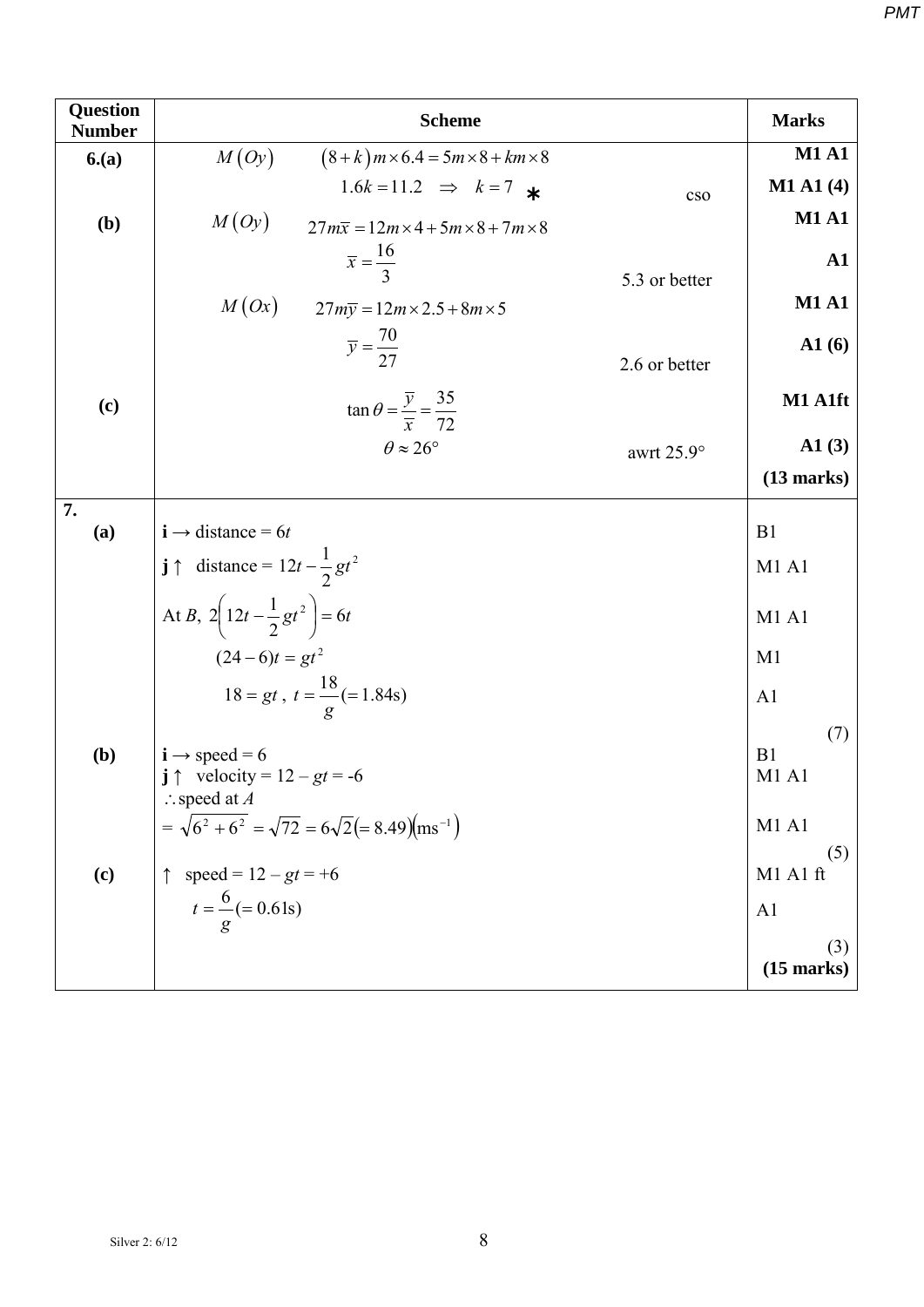**8**. **(a)** Conservation of momentum:  $4mu-3mv=3mkv$ Impact law:  $kv = \frac{3}{4}(u+v)$ Eliminate k:  $4mu - 3mv = 3m \times \frac{3}{4}(u+v)$  $u = 3v$  (Answer given) M1A1 M1A1 DM1 A1 (6) **(b)**  $k v = \frac{3}{4}(3v + v)$ ,  $k = 3$  M1,A1 (2) **(c)** Impact law:  $(kv + 2v)e = v_c - v_B$  (5*ve* =  $v_c - v_B$ ) Conservation of momentum :  $3 \times kv - 1 \times 2v = 3v_B + v_c$  (  $7v = 3v_B + v_c$  ) Eliminate  $v_c$ :  $v_B = \frac{v}{4}(7-5e) > 0$  hence no further collision with *A*. B1 B1 M1 A1 (4) **[12]** 4*m* ) (3*m* ) (*m*  $A \sim$   $B \sim$  *C u v* 0  $k_v$ 

Silver 2:  $6/12$  9

*PMT*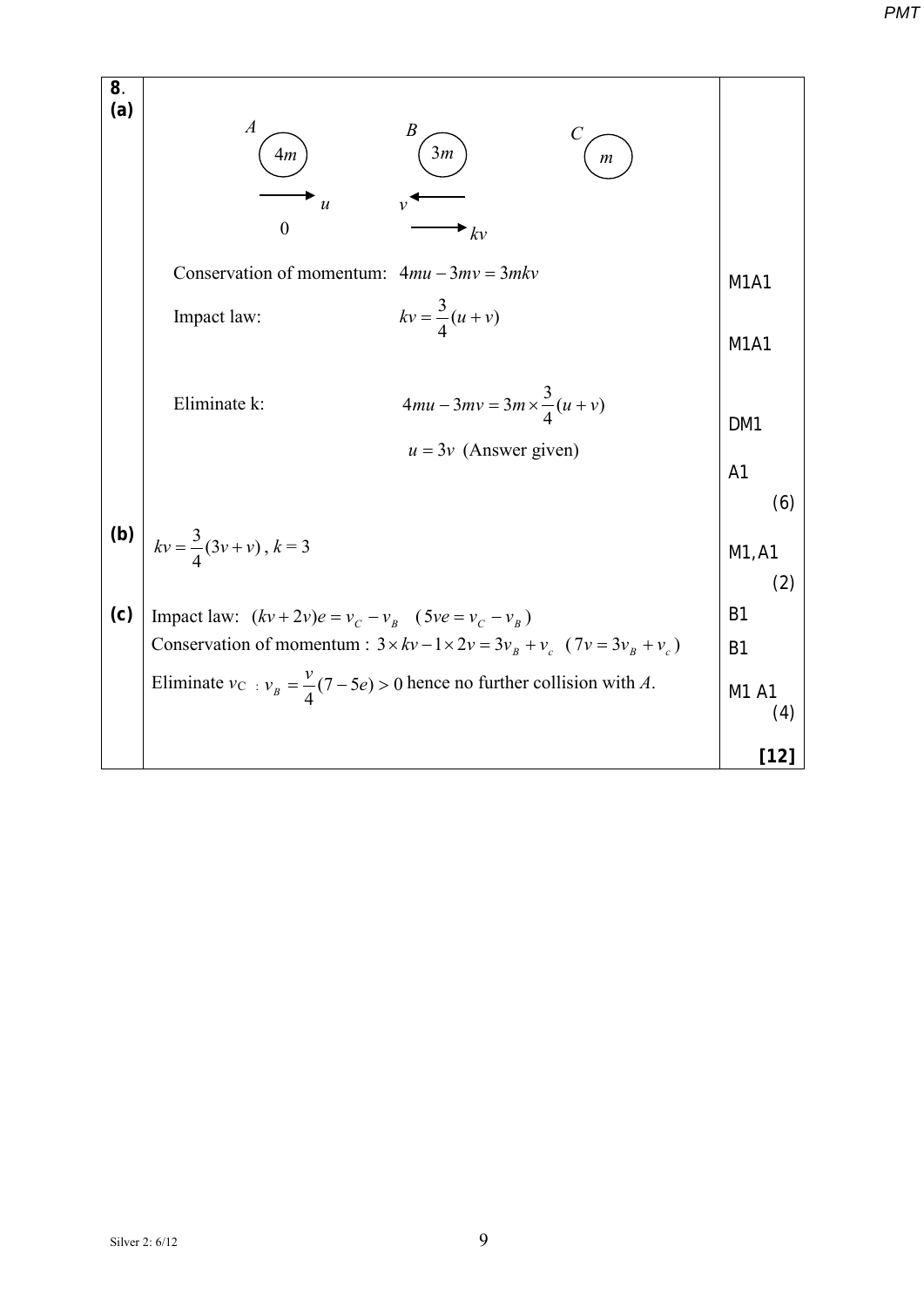## **Examiner reports**

# **Question1**

This question was tackled confidently and successfully by the majority of candidates. The solution was often broken down into several small steps and only put together using Newton's second law right at the end. Sign errors were rare and resolving errors even more so. A few candidates muddled the driving force with the resultant force, or ignored the 650 N, and hence scored few marks. There were also some candidates confused about *g*, omitting it in the weight term and/or including it in the mass term

# **Question 2**

This was well answered by the majority of candidates, many of whom gained full marks. Most equated impulse to change in momentum, but the subtraction was sometimes done the wrong way round. A few candidates made errors due to the poor use of brackets. Most candidates went on to find the kinetic energy correctly. Calculation of the magnitude of the velocity was often correct, but there were arithmetical errors and slips such as squaring a component twice. Some candidates did not appear to understand that kinetic energy is a scalar and gave their answer in terms of **i** and **j**.  $\sqrt{29}$  and 3 were common incorrect answers.

# **Question 3**

Most candidates showed a sound understanding of the mechanics involved in this question and gave a completely correct solution. Although candidates were allowed the choice of method, the work energy method was by far the most popular approach. Some candidates went wrong by considering both the change in potential energy and the work done against the weight. Some were clearly confused, and offered inconsistent equations involving forces and energy, usually because they had omitted the distance when considering the work done against the resistance.

The alternative method of finding the acceleration and then using  $F = ma$  was equally successful. The most common error was an incorrect sign in the equation of motion.

## **Question 4**

A few candidates were clearly confused by velocity being defined in terms of two separate functions. Nevertheless, virtually all candidates knew they had to integrate the relevant expression for velocity in order to find the displacement and they did this correctly in part (a). As the constant was zero in this part of the question, candidates who had overlooked it were not penalised. There were occasional mistakes such as differentiating instead of integrating, and some candidates who tried to use the equations for constant acceleration.

In part (b), although most correctly integrated the expression, for those that went along the indefinite integral route, the constant of integration was often just assumed to be zero because the displacement was zero at the start. Several candidates even demonstrated that the constant of integration was zero, apparently having no problem with equating 432/0 to zero! These candidates clearly did not realise that the expression was not relevant at the start. Those who found the definite integral were generally more successful. Other errors in part (b) included using  $t = 4$ , using  $t = 7$  as a lower limit for the second integral (apparently not recognising the continuous nature of time), or reaching the correct solution but then adding the answer from (a) a second time.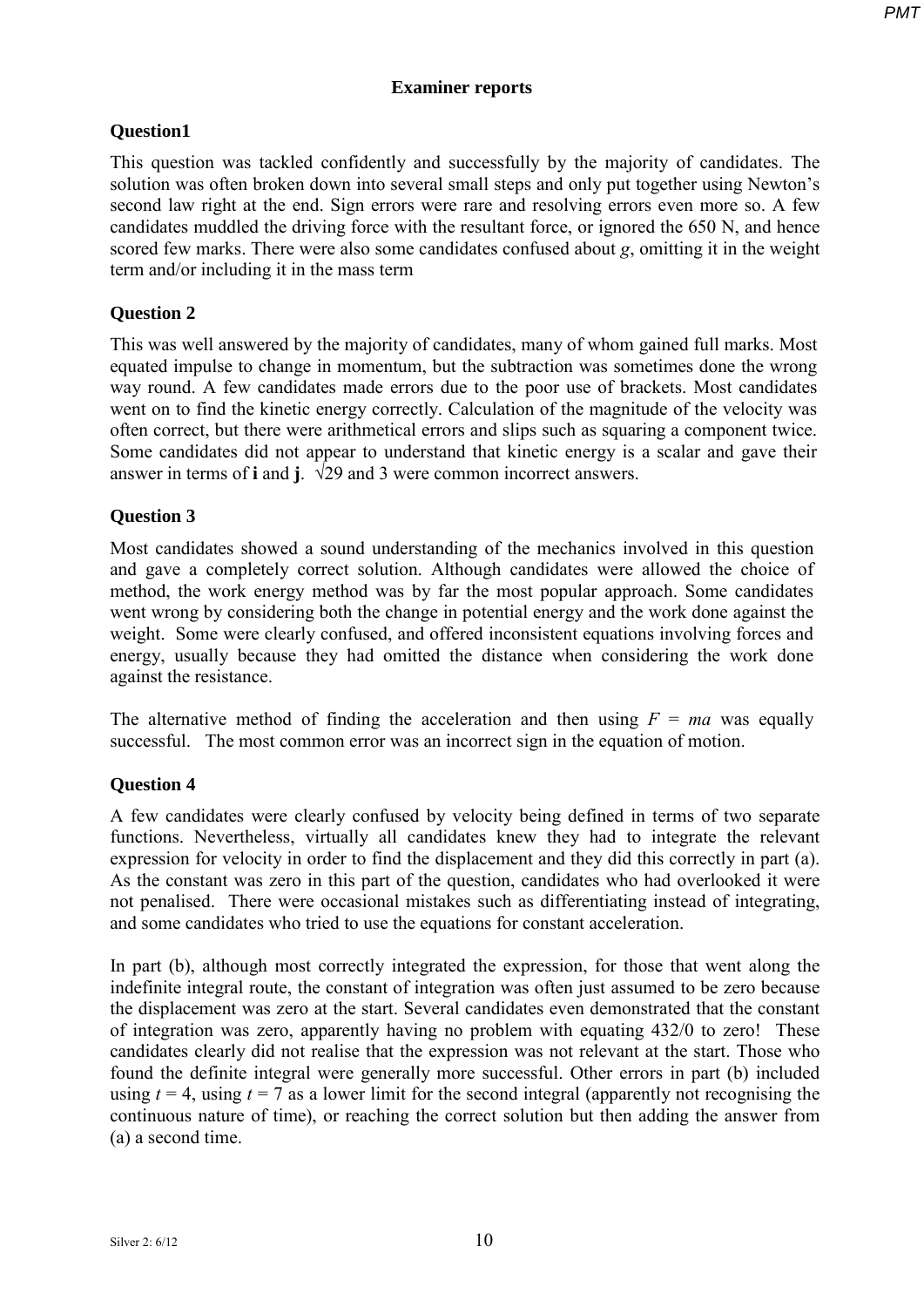### **Question 5**

This was a similar question to those set on this topic in the recent past and was well answered by the majority of candidates. More students than usual were finding the quickest way to get the answers. The friction was acting in the right direction and nearly all normal reactions were normal.

Part (a): Most candidates started by taking moments about *A*. The most common error was to resolve the tension but then only consider either the horizontal or the vertical component. Some candidates gave a final answer with more than three significant figures, which was inappropriate following the substitution of a value for *g*.

Part (b): Most candidates chose to resolve in two directions and were able to combine their values to gain a figure for the coefficient of friction. Those who resolved vertically and horizontally had a simpler task and were nearly always successful. Resolving parallel to and/or perpendicular to the rod was less successful - frequently resulting in equations that omitted the friction at *A*. Similarly, those candidates who chose to take moments about *B* often failed to reach the correct answer because they had left out the weight or the friction at *A*.

#### **Question 6**

This question was often answered very well. Most candidates took moments about *Oy* or *Ox*, although alternatives were seen. Weaker candidates did not seem to be very confident in dealing with a lamina plus a set of particles.

(a) Full marks were usually seen. The alternative method of taking moments about axes through the centre of mass was seen and was usually implemented successfully.

A small number were too casual in claiming the printed result from a correct moment's equation – candidates need to remember that with a given answer a little more detail is required.

(b) This was usually correct. Many candidates calculated the *y* coordinate of the centre of mass

of the three particles as  $\frac{8}{3}$  and then used that to calculate the centre of mass of the system.

Any errors were usually in the total mass (e.g. taken to be 40*m* or equal to the total mass of only those which contributed to the moment). A few responses did not include the lamina and scored nothing. Some candidates treated *OABC* as a set of connected rods, rather than as a lamina.

(c) Candidates who answered part (b) incorrectly often picked up two marks here from the follow through. The majority of candidates recognised the correct triangle, although many of them then calculated the incorrect angle. A number of responses used 5 and / or 8, which scored nothing. A few candidates lost the final mark by using rounded values from part (b) and arrived at an incorrect value for the angle.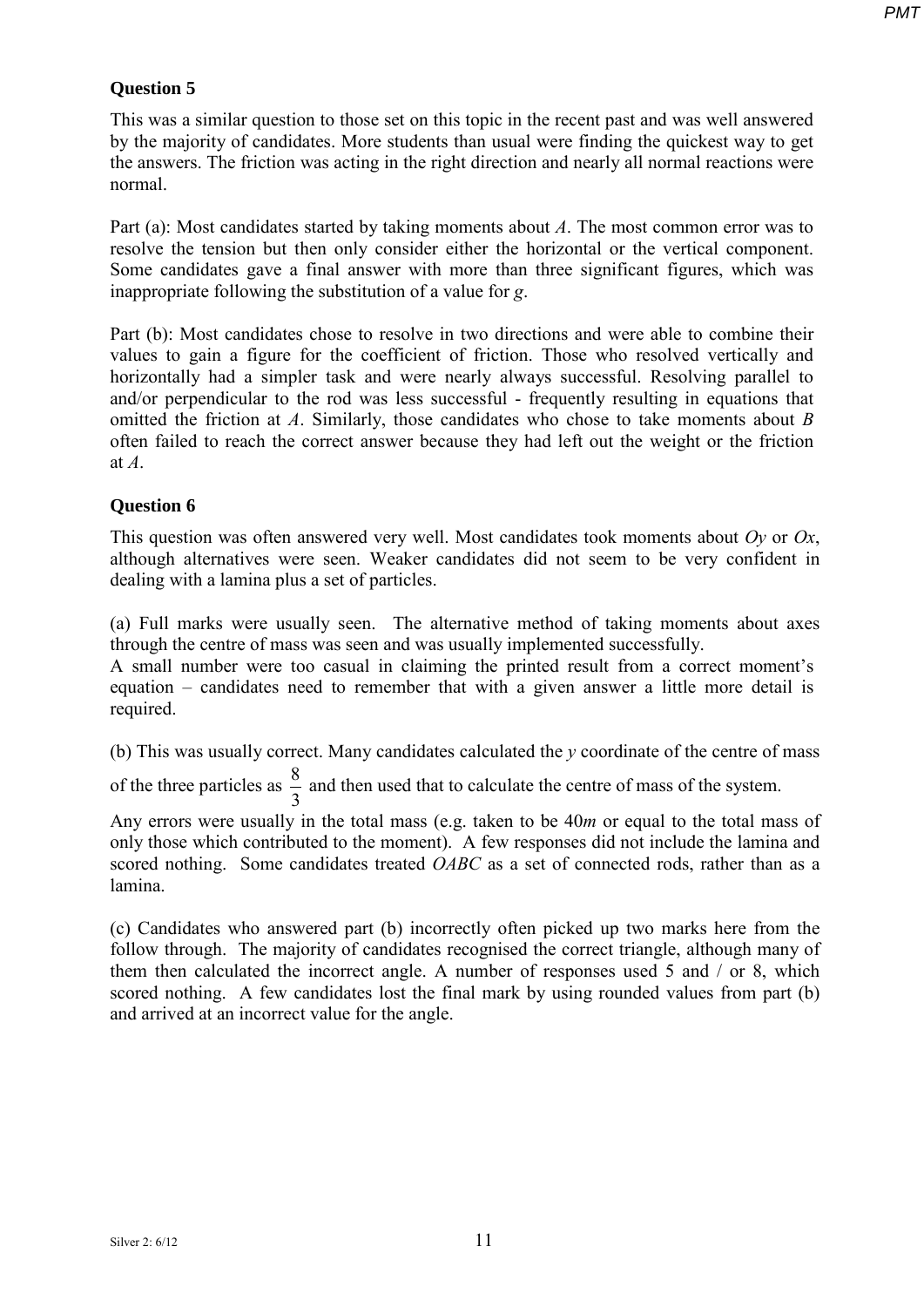#### **Question 7**

Part (a): A great variety of approaches was in evidence. Most candidates were comfortable with the vector format of the question and set about considering horizontal and vertical components of the motion. The simplest approach of working with the time rather than going via calculation of the distance *AB* or *OB* was more often successful. A small minority confused the **i** and **j** components of velocity, effectively taking **i** as vertical and **j** as horizontal, and some misinterpreted the relationship *OB* = 2*AB*. A common error was to over

specify the final answer, or to imply an exact answer of  $\frac{90}{49}$ .

It was disappointing to see several candidates trying to force the problem back into a nonvector form by calculating the angle of projection and then resolving. A few of these candidates were successful, despite using an unnecessarily complicated method.

Part (b): Nearly all attempted to find the vertical component of velocity using *suvat.* Some stopped at this stage, but most went on to state the horizontal component of velocity and to find the speed. Occasionally an error was generated by using their rounded answer of 1.8 from part (a) in calculations in (b). Candidates should avoid the temptation to use approximate values in their working too early. The use of  $t =$ *g*  $\frac{18}{2}$  here would have led to simpler equations

and more accurate answers.

A few candidates tried to solve the problem in a multipart style, by considering motion to the maximum height and then motion from the maximum height, but were rarely successful and their multipart answers were not clearly labelled neither was their approach explained.

The energy method was occasionally employed, usually successfully.

Part (c): It is pleasing to note that many candidates were able to use the symmetry of the path to deduce that the vertical component of the velocity at  $C$  is  $+6$ ; this then gave a quick solution to the problem. Some candidates confused their answer to part (b) with the vertical component in part (c).

Longer alternative methods, usually involving vertical distance, were also seen, but all too often accuracy errors arising from premature approximation led to a loss of marks.

#### **Question 8**

Parts (a) and (b) were tackled with confidence by most candidates although a few were not sufficiently careful with signs and/or had long-winded algebraic manipulation to achieve the given result. CLM and the impact law were generally used correctly.

Part (c) proved to be more challenging and differentiated between the stronger candidates and those with confused concepts. No mention of *e* in the question caused some to ignore it or, more commonly, to assume the previous value. There were various arguments used to justify their final statement but, encouragingly, the range for *e* seemed to be understood.